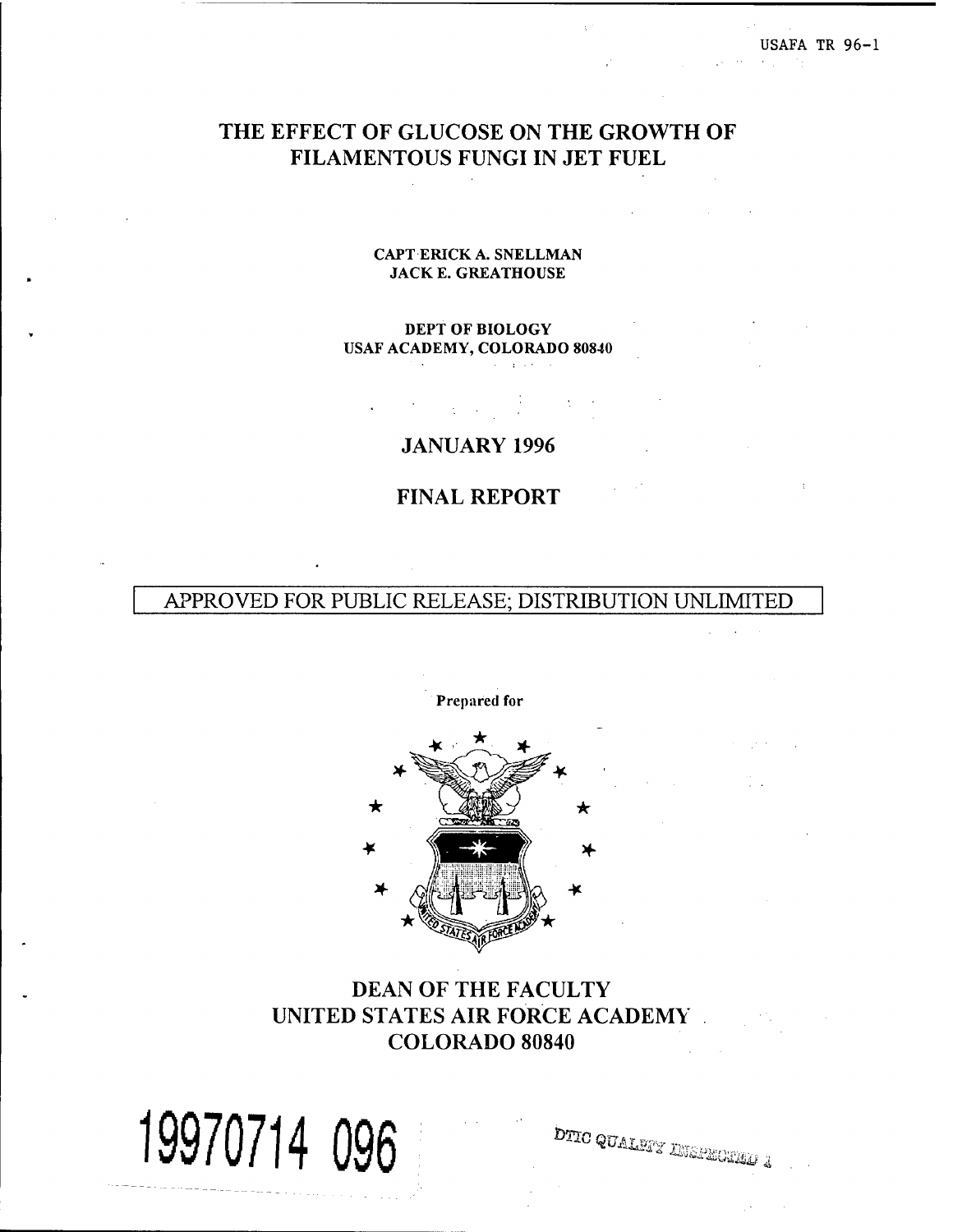| <b>REPORT DOCUMENTATION PAGE</b>                                                                                                                                                                                                                                                                                                                                                                                                                                                                                                                                                                                                                                                                                                                                                                                                                                                                                                                                                                                                                                                                                                                                                                                                                                                                                                                                                                    |  |                                                    |  |             |  | Form Approved<br>OMB No. 0704-0188                              |  |  |
|-----------------------------------------------------------------------------------------------------------------------------------------------------------------------------------------------------------------------------------------------------------------------------------------------------------------------------------------------------------------------------------------------------------------------------------------------------------------------------------------------------------------------------------------------------------------------------------------------------------------------------------------------------------------------------------------------------------------------------------------------------------------------------------------------------------------------------------------------------------------------------------------------------------------------------------------------------------------------------------------------------------------------------------------------------------------------------------------------------------------------------------------------------------------------------------------------------------------------------------------------------------------------------------------------------------------------------------------------------------------------------------------------------|--|----------------------------------------------------|--|-------------|--|-----------------------------------------------------------------|--|--|
| Public reporting burden for this collection of information is estimated to average 1 hour per response, including the time for reviewing instructions, searching existing data sources,<br>gathering and maintaining the data needed, and completing and reviewing the collection of information. Send comments regarding this burden estimate or any other aspect of this collection of information. Send comments regar<br>Davis Highway, Suite 1204, Arlington, VA 22202-4302, and to the Office of Management and Budget, Paperwork Reduction Project (0704-0188), Washington, DC 20503.<br>1. AGENCY USE ONLY <i>(Leave blank)</i><br><b>12. REPORT DATE</b><br>3. REPORT TYPE AND DATES COVERED                                                                                                                                                                                                                                                                                                                                                                                                                                                                                                                                                                                                                                                                                               |  |                                                    |  |             |  |                                                                 |  |  |
|                                                                                                                                                                                                                                                                                                                                                                                                                                                                                                                                                                                                                                                                                                                                                                                                                                                                                                                                                                                                                                                                                                                                                                                                                                                                                                                                                                                                     |  |                                                    |  |             |  | Final                                                           |  |  |
| <b>4. TITLE AND SUBTITLE</b>                                                                                                                                                                                                                                                                                                                                                                                                                                                                                                                                                                                                                                                                                                                                                                                                                                                                                                                                                                                                                                                                                                                                                                                                                                                                                                                                                                        |  | January 1996                                       |  |             |  | <b>5. FUNDING NUMBERS</b>                                       |  |  |
| The Effect of Glucose on the Growth of Filamentous Fungi in Jet Fuel                                                                                                                                                                                                                                                                                                                                                                                                                                                                                                                                                                                                                                                                                                                                                                                                                                                                                                                                                                                                                                                                                                                                                                                                                                                                                                                                |  |                                                    |  |             |  |                                                                 |  |  |
| 6. AUTHOR(S)<br>Captain Erick A. Snellman<br>Jack E. Greathouse                                                                                                                                                                                                                                                                                                                                                                                                                                                                                                                                                                                                                                                                                                                                                                                                                                                                                                                                                                                                                                                                                                                                                                                                                                                                                                                                     |  |                                                    |  |             |  |                                                                 |  |  |
| 7. PERFORMING ORGANIZATION NAME(S) AND ADDRESS(ES)<br>Department of Biology                                                                                                                                                                                                                                                                                                                                                                                                                                                                                                                                                                                                                                                                                                                                                                                                                                                                                                                                                                                                                                                                                                                                                                                                                                                                                                                         |  |                                                    |  |             |  | 8. PERFORMING ORGANIZATION<br><b>REPORT NUMBER</b>              |  |  |
| USAF Academy Colorado 80840                                                                                                                                                                                                                                                                                                                                                                                                                                                                                                                                                                                                                                                                                                                                                                                                                                                                                                                                                                                                                                                                                                                                                                                                                                                                                                                                                                         |  |                                                    |  |             |  | <b>USAFA TR 96-1</b>                                            |  |  |
| 9. SPONSORING/MONITORING AGENCY NAME(S) AND ADDRESS(ES)<br>Dean of the Faculty<br>USAF Academy Colorado 80840                                                                                                                                                                                                                                                                                                                                                                                                                                                                                                                                                                                                                                                                                                                                                                                                                                                                                                                                                                                                                                                                                                                                                                                                                                                                                       |  |                                                    |  |             |  | <b>10. SPONSORING/MONITORING</b><br><b>AGENCY REPORT NUMBER</b> |  |  |
| <b>11. SUPPLEMENTARY NOTES</b>                                                                                                                                                                                                                                                                                                                                                                                                                                                                                                                                                                                                                                                                                                                                                                                                                                                                                                                                                                                                                                                                                                                                                                                                                                                                                                                                                                      |  |                                                    |  |             |  |                                                                 |  |  |
| 12a. DISTRIBUTION AVAILABILITY STATEMENT<br>Approved for Public Release; Distribution Unlimited                                                                                                                                                                                                                                                                                                                                                                                                                                                                                                                                                                                                                                                                                                                                                                                                                                                                                                                                                                                                                                                                                                                                                                                                                                                                                                     |  |                                                    |  |             |  | <b>12b. DISTRIBUTION CODE</b>                                   |  |  |
| 13. ABSTRACT (Maximum 200 words)<br>Filamentous fungi were isolated from jet fuel-contaminated soils subjected to small, repeated spills. The fungi were tested<br>for their ability to grow in 1, 2, and $5\%$ jet fuel (JP-4) and the same concentrations supplemented with 1% glucose.<br>Growth (reported as dry weight) in fuel and fuel and glucose mixtures were compared to growth in 1% glucose.<br>Significantly more growth by all isolates occurred in fuel and glucose mixtures than glucose alone. A single strain of<br>Penicillium produced the best growth under all conditions and was used in experiments analyzing hydrocarbon degradation<br>using gas chromatography/mass spectrometry (GC/MS). Penicillium was grown in 2 and 3% fuel alone and with<br>supplemental glucose (1%) and the non-polar extracts examined to assess hydrocarbon degradation at 7 and 14 days. The<br>addition of glucose tothe culture medium significantly accelerated fuel metabolism within 7 days. No detectable jet fuel<br>hydrocarbons were present in extracts from cultures harvested at 14 days with or without supplemental glucose. We suggest<br>the addition of glucose may enhance the growth of filamentous fungi in contaminated soils as well as accelerate<br>bioremediation of fuel hydrocarbons and should be considered as an addition to other bioremediation treatments. |  |                                                    |  |             |  |                                                                 |  |  |
| <b>14. SUBJECT TERMS</b><br>Jet Fuel, Filamentous Fungi                                                                                                                                                                                                                                                                                                                                                                                                                                                                                                                                                                                                                                                                                                                                                                                                                                                                                                                                                                                                                                                                                                                                                                                                                                                                                                                                             |  |                                                    |  |             |  | <b>15. NUMBER OF PAGES</b><br>15                                |  |  |
|                                                                                                                                                                                                                                                                                                                                                                                                                                                                                                                                                                                                                                                                                                                                                                                                                                                                                                                                                                                                                                                                                                                                                                                                                                                                                                                                                                                                     |  |                                                    |  |             |  | <b>16. PRICE CODE</b>                                           |  |  |
| <b>17. SECURITY CLASSIFICATION</b><br>OF REPORT                                                                                                                                                                                                                                                                                                                                                                                                                                                                                                                                                                                                                                                                                                                                                                                                                                                                                                                                                                                                                                                                                                                                                                                                                                                                                                                                                     |  | <b>18. SECURITY CLASSIFICATION</b><br>OF THIS PAGE |  | OF ABSTRACT |  | 19. SECURITY CLASSIFICATION 20. LIMITATION OF ABSTRACT          |  |  |
| UNCLASSIFIED                                                                                                                                                                                                                                                                                                                                                                                                                                                                                                                                                                                                                                                                                                                                                                                                                                                                                                                                                                                                                                                                                                                                                                                                                                                                                                                                                                                        |  | <b>SAR</b>                                         |  | <b>SAR</b>  |  | <b>SAR</b><br>Standard Form 298 (Rev. 2-89) (EG)                |  |  |

 $\bullet$ 

 $\hat{\mathbf{v}}$ 

 $\bar{\gamma}$ 

 $\ddot{\phantom{a}}$ 

Standard Form 298 (Rev. 2-89) (EG)<br>Prescribed by ANSI Std. 239.18<br>Designed using Perform Pro, WHS/DIOR, Oct 94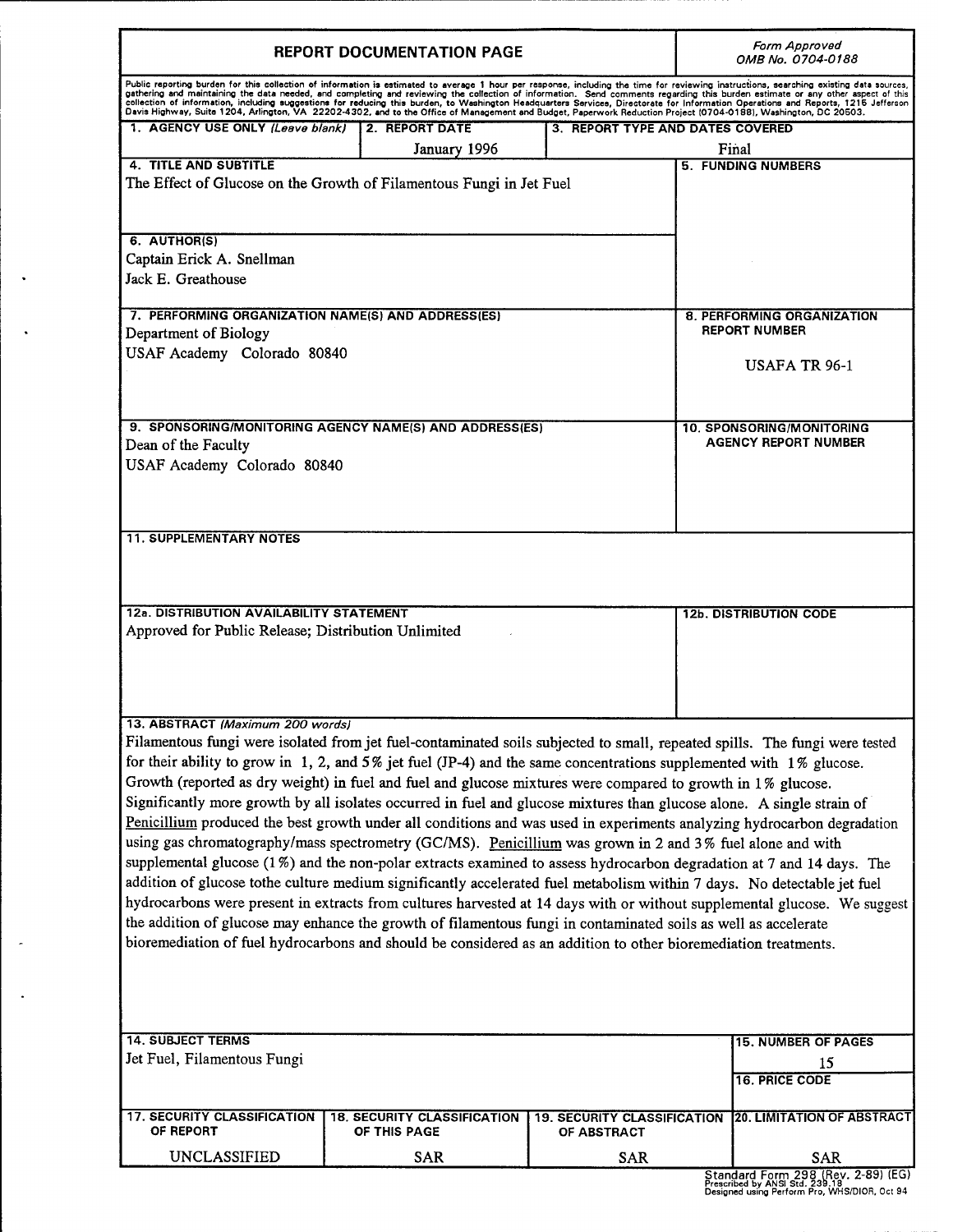#### USAFATR96-1

This research report entitled "The Effect of Glucose on the Growth of Filamentous Fungi in Jet Fuel" is presented as a competent treatment of the subject, worthy of publication. The United States Air Force Academy vouches for the quality of the research, without necessarily endorsing the opinions and conclusions of the author.

This report has been cleared for open publication and public release by the appropriate Office of Information in accordance with AFM 190-1, AFR 12-30, and AFR 80-3. This report may have unlimited distribution.

1 July 12 humble<br>DONALD R. ERBSCHLOE, Lt Col, USAF Date

Director of Research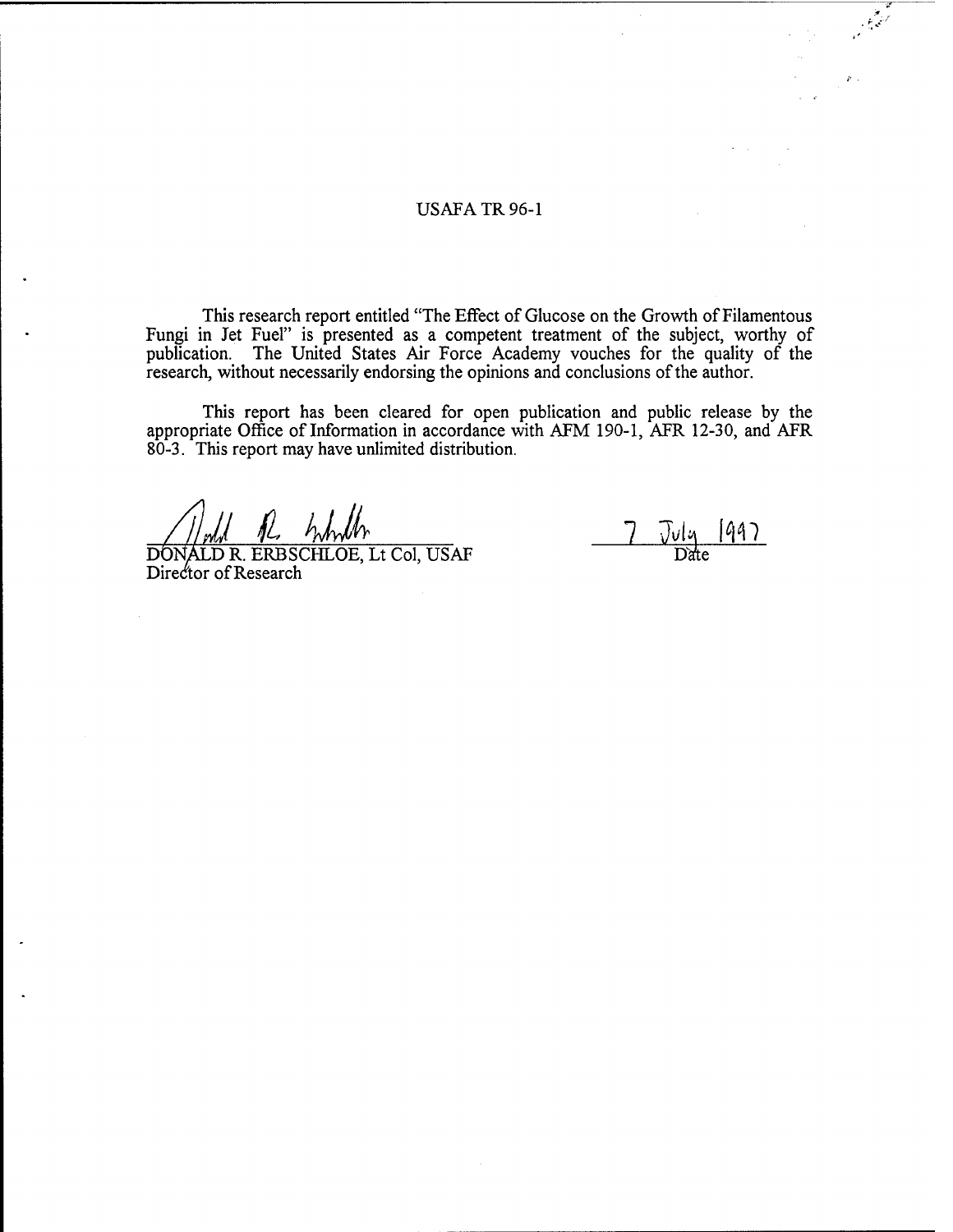The Effect of Glucose on the Growth of Filamentous Fungi in Jet Fuel

### Running Title: Growth of Fungi in Jet Fuel with Glucose

# ERICK A. SNELLMAN<sup>1</sup> , JACK E. GREATHOUSE, MILES J. PRICE, TONI TERHUNE, TIFFANY J. REITNAUER, COURTNEY L. MINER, HEIDI C. BERTRAM, LISA M. LAU, AND KELLY ANN COSTIGAN

*Department ofBiology, Suite 2A29, 2354 Fairchild Dr., United StatesAir Force Academy, Colorado*

 $\frac{1}{2}$ 

 $\tau^{-1}$ 

ta a la

*Springs, Colorado 80840*

*1 2ndAirlift Squadron, 3503 Surveyor Street, Pope AFB, North Carolina 28308*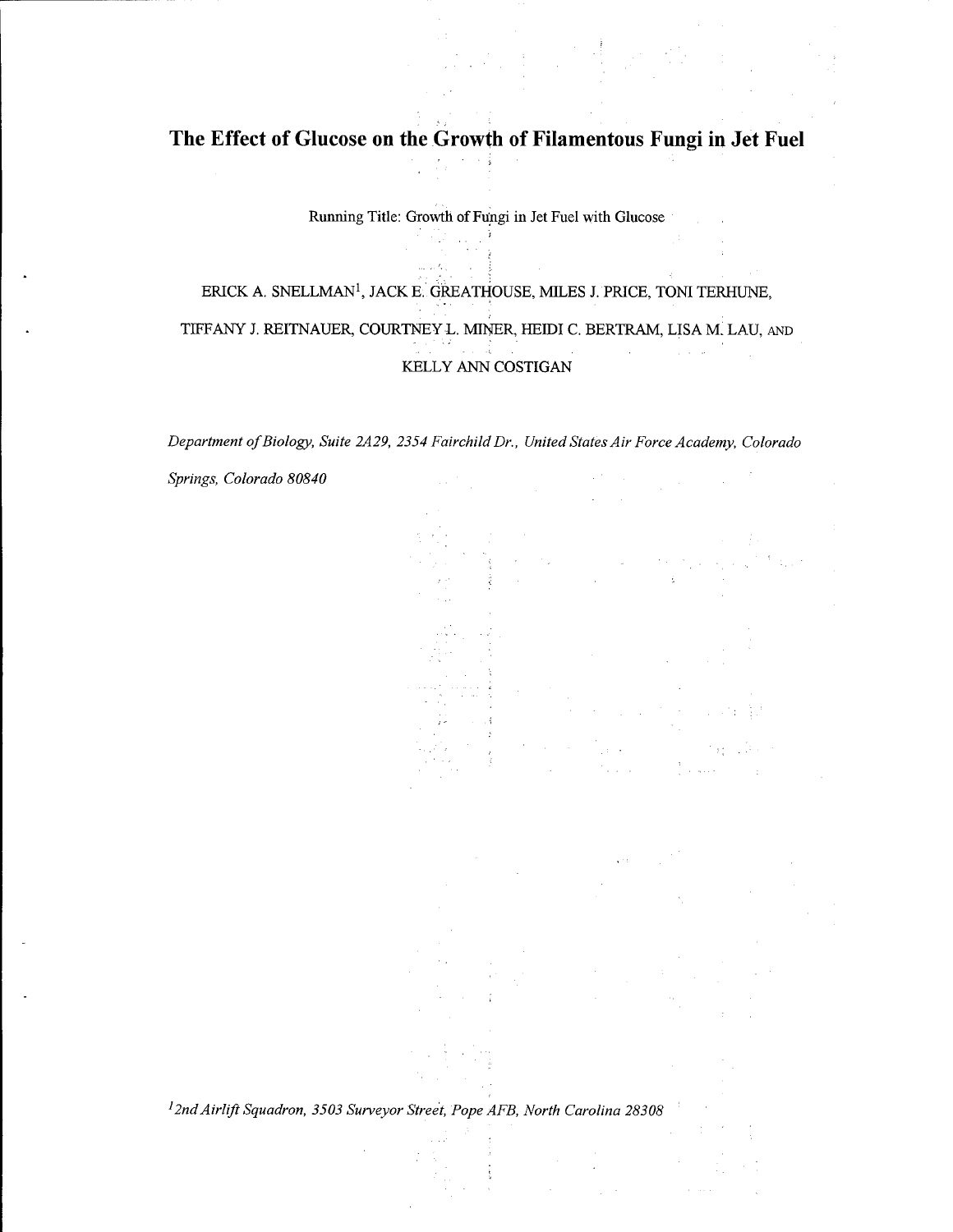#### ABSTRACT

Filamentous fungi were isolated from jet fuel-contaminated soils subjected to small, repeated spills. The fungi were tested for their ability to grow in 1, 2, and 5% jet fuel (JP-4) and the same concentrations supplemented with 1% glucose. Growth (reported as dry weight) in fuel and fuel and glucose mixtures were compared to growth in 1% glucose. Significantly more growth by all isolates occurred in fuel and glucose mixtures than glucose alone. A single strain of *Penicillium* produced the best growth under all conditions and was used in experiments analyzing hydrocarbon degradation using gas chromatography/mass spectrometry (GC/MS). *Penicillium* was grown in 2 and 3% fuel alone and with supplemental glucose (1%) and the nonpolar extracts examined to assess hydrocarbon degradation at 7 and 14 days. The addition of glucose to the culture medium significantly accelerated fuel metabolism within 7 days. No detectable jet fuel hydrocarbons were present in extracts from cultures harvested at 14 days with or without supplemental glucose. We suggest the addition of glucose may enhance the growth of filamentous fungi in contaminated soils as well as accelerate bioremediation of fuel hydrocarbons and should be considered as an addition to other bioremediation treatments.

> and a state of the state of the state of the state of the state of the and the control of the control of the control of the state De l'aventure de la companyation de la companyation de la proposa a thuais<sup>t</sup>í i thugair a chuid i seo an Baiteas  $\alpha$  , i.e.  $\overline{N}$  , power such  $\overline{N}$ and the control of the control of and the company of the state of the state of the state of the state of the state of the state of the state of the state of the state of the state of the state of the state of the state of the state of the state of the stat for the conflict we can be a series of the consequence  $\Phi_{\rm eff}$  is the appearing of the constraints of the constraints of  $\Phi$ 2. "我们的是什么事,这个人的人的人都是一个人的人的人的人  $\label{eq:2.1} \begin{array}{ll} \mathcal{L}(\mathcal{F}_{\mathcal{G}}(\mathcal{A}\mathcal{S},\mathcal{F}_{\mathcal{G}})) = & \mathcal{L}(\mathcal{F}_{\mathcal{G}}(\mathcal{S},\mathcal{F}_{\mathcal{G}})) = & \mathcal{L}(\mathcal{F}_{\mathcal{G}}(\mathcal{S},\mathcal{F}_{\mathcal{G}})) = & \mathcal{L}(\mathcal{F}_{\mathcal{G}}(\mathcal{S},\mathcal{F}_{\mathcal{G}})) = & \mathcal{L}(\mathcal{F}_{\mathcal{G}}(\mathcal{S},\mathcal{F}_{\mathcal{G}})) = & \mathcal{$ provided the proof of the control of the control of the control of  $2$  and  $\mathbb{R}^2$  and  $\mathbb{R}^2$

 $\mathbb{E}_\mathbf{a}(\mathcal{H}^{\mathbb{C}}(\mathbf{y}))$  .  $\label{eq:2.1} \mathcal{L}_{\mathcal{A}}(\mathcal{A}) = \mathcal{L}_{\mathcal{A}}(\mathcal{A}) = \mathcal{L}_{\mathcal{A}}(\mathcal{A}) = \mathcal{L}_{\mathcal{A}}(\mathcal{A}) = \mathcal{L}_{\mathcal{A}}(\mathcal{A}) = \mathcal{L}_{\mathcal{A}}(\mathcal{A}) = \mathcal{L}_{\mathcal{A}}(\mathcal{A})$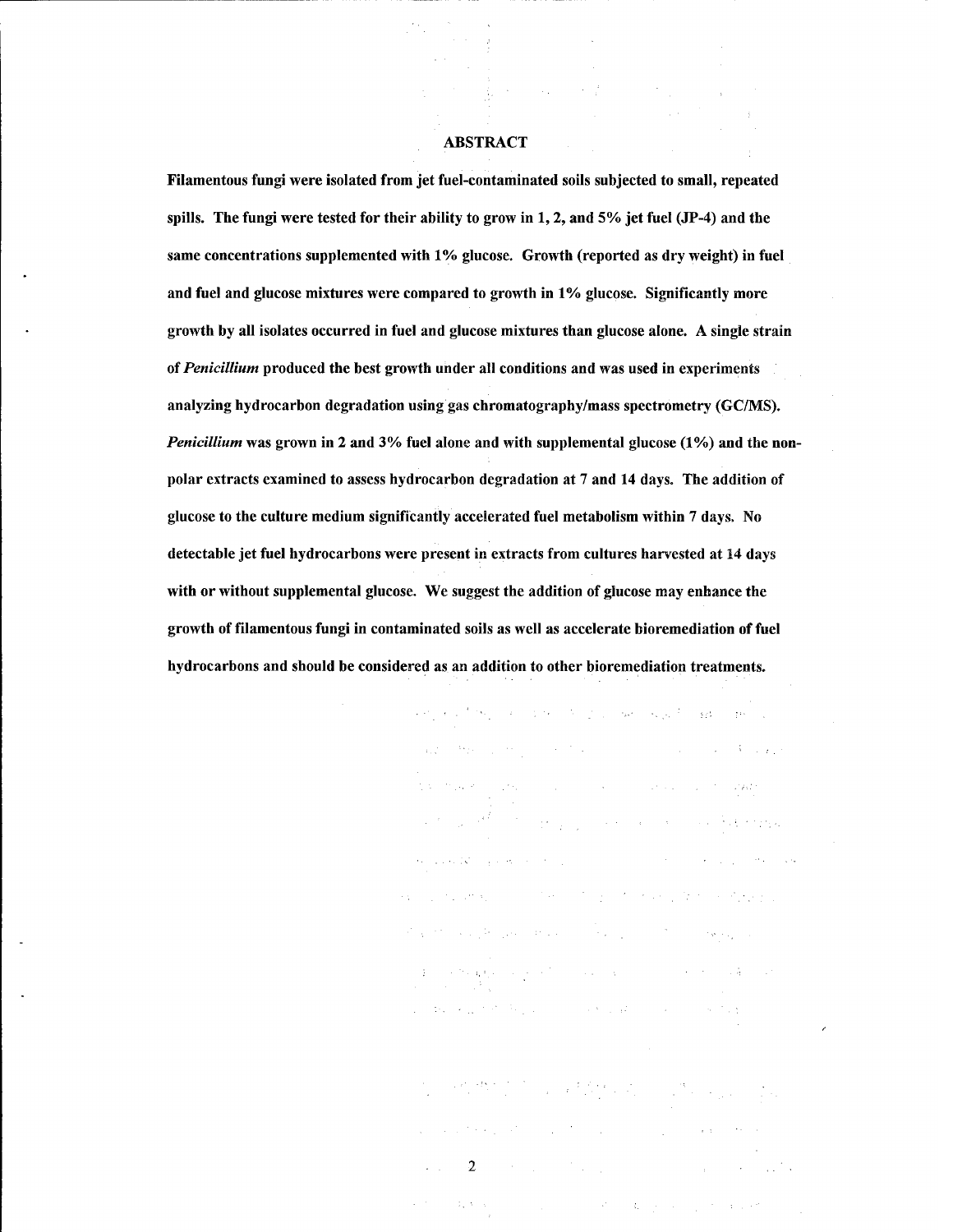#### INTRODUCTION

 $\mathcal{T}$  , and  $\mathcal{S}$  , and  $\mathcal{S}$  , and  $\mathcal{S}$  , and  $\mathcal{S}$  , and  $\mathcal{S}$ 

The United States Air Force, other DoD agencies, and commercial industries store large quantities of jet fuel and other petroleum products. Even in circumstances where the processing, use, and storage ofthese products are highly regulated and closely monitored, hydrocarbon contamination ofsoil and ground-water is a potential problem. Bioremediation is a promising and cost effective alternative to costly physical removal. As such, the search for optimum conditions which increase the rate and quantity of hydrocarbon removal from contaminated sites is continuous.

and the same of the complete security.

Many microorganisms have been identified which are able to metabolize petroleum hydrocarbons (2) and recent emphasis has been placed on understanding the conditions which enhance bioremediation irrespective of the microorganisms involved. Numerous workers have investigated the effects of temperature, nutrient content, oxygen concentration, moisture and pH, singularly or in combination (5, 9, 10, 12, 13, 17). Hinchee and Arthur (10) found that forced aeration, coupled with the addition of nutrients and moisture, stimulates hydrocarbon-degrading microorganisms while Song *et al* (17) reported that maximal bioremediation of many petroleum products occurs at 27° C. In studying the effect of pH, Casarini *et al.* (5) demonstrated landfarming systems with pH control (pH 7-0) are more effective in the biodegradation of oily sludges than systems without pH control. Few studies, however, have addressed those factors that enhance the growth and assimilation of hydrocarbons by filamentous fungi although the ability of these organisms to degrade petroleum products is well documented (6, 11, 14, 19). Filamentous fungi are strong candidates for bioremediation since their capacity to degrade petroleum hydrocarbons has been shown to be as high as hydrocarbon-degrading bacteria (15). In this study, we have investigated the effect of glucose on hydrocarbon assimilation by filamentous fungi isolated from a contaminated soil subjected to repeated jet fuel spills.

> 的复数经遗产 化亚硝酸盐 医心包 医无线 医透明检查 地名美国科拉里 医牙髓细胞炎 医视觉分裂 经实质 国际设施的 电自动的 计 where  $\lambda$  is a subset of  $\lambda$  and  $\lambda$ the Carlos Constitution of the Carlos Constitution of the Carlos Constitution of the Carlos Constitution of the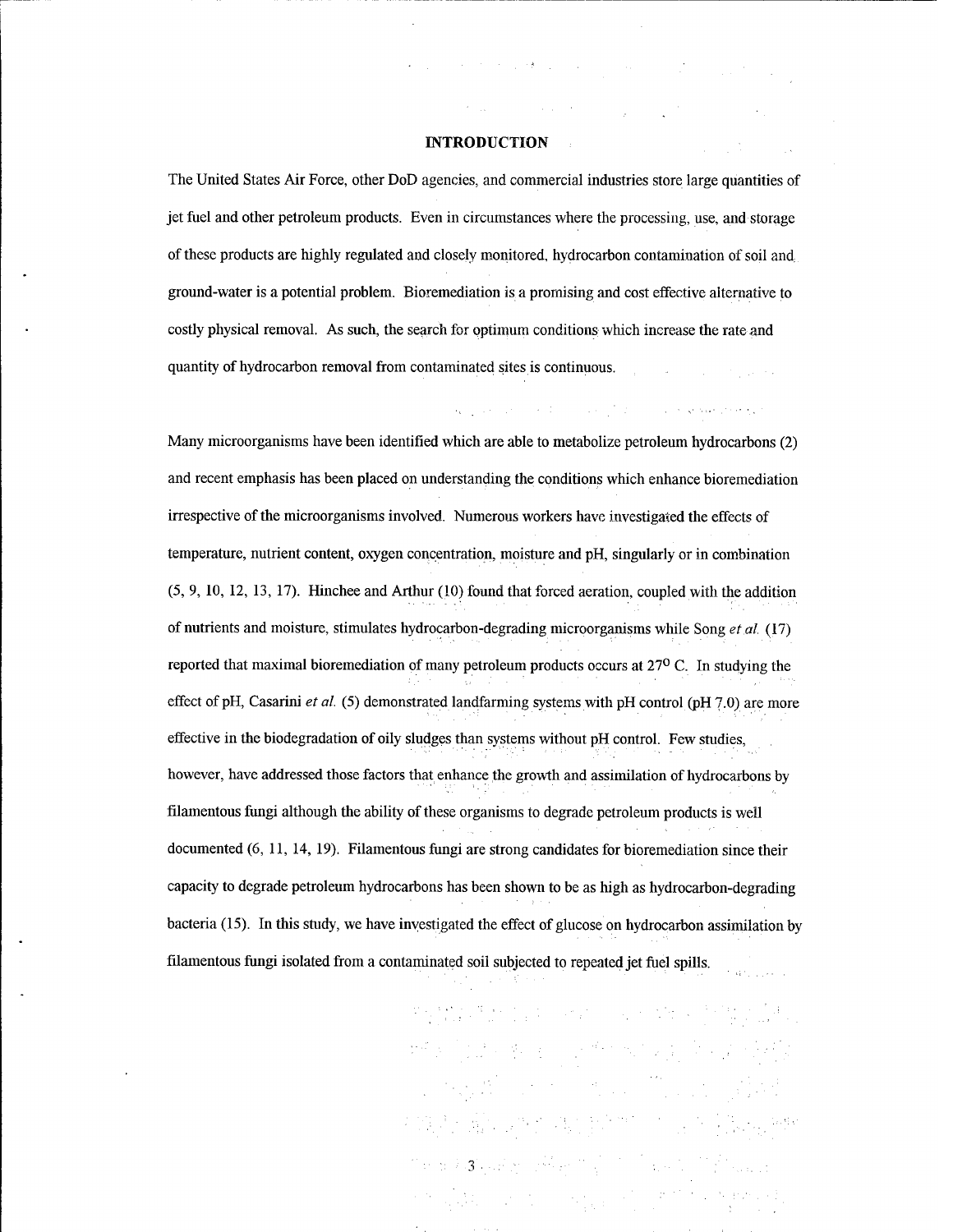#### **MATERIALS AND METHODS**

그 왜 가득 나오고 있어서 아이들이

#### *Isolation ofSoil Fungi*

Soil samples were aseptically collected from the United States Air Force Academy fuel pit area and stored at  $5^{\circ}$ C. Jet fuel (grade JP-4) used in all experiments was collected in sterile glass jars from the airfield fuel storage tank and stored at 5°C. Fungi were isolated from soil grains placed on Bushnell Haas (BH) medium (4)(per liter:  $0.02g$  CaCl<sub>2</sub>;  $0.2g$  MgSO<sub>4</sub>;  $1.0g$  KH<sub>2</sub>PO<sub>4</sub>;  $1.0g$  K<sub>2</sub>HPO<sub>4</sub>;  $1.0g$  NH<sub>4</sub>NO<sub>3</sub>; 0.1ml saturated solution FeCl<sub>3</sub>. solidified with Bacto agar (15.0g) and containing 1% fuel as sole carbon source  $(v/v)$ ). Isolates of individual fungi were grown in pure culture. Identification of isolates to genus was accomplished using light microscopy following keys of Barnett and Hunter (3) and von Arx (20). Isolates were maintained on modified BH slants augmented with 1% glucose (w/v), grown at 25° C for 72h and stored at 5°C.

 $\label{eq:q} \Psi_{\alpha} = \frac{1}{2} \sum_{i=1}^n \left( \frac{1}{2} \sum_{i=1}^n \frac{1}{2} \sum_{i=1}^n \frac{1}{2} \sum_{i=1}^n \frac{1}{2} \sum_{i=1}^n \frac{1}{2} \sum_{i=1}^n \frac{1}{2} \sum_{i=1}^n \frac{1}{2} \sum_{i=1}^n \frac{1}{2} \sum_{i=1}^n \frac{1}{2} \sum_{i=1}^n \frac{1}{2} \sum_{i=1}^n \frac{1}{2} \sum_{i=1}^n \frac{1}{2} \sum_{i$ 

#### *Inoculum Preparation*

The fungal inoculum was prepared by transferring small pieces of mycelium from stock cultures to potato dextrose agar and growing for 72h at room temperature (24°C). One square centimeter of medium that was heavily overgrown with mycelia was transferred to 125 ml of nutrient broth in a 250 ml Erlenmeyer flask and incubated at room temperature on a Thermolyne rotary shaker at 125 rprn for 72h. The nutrient broth was decanted and discarded and the mycelia were transferred to a sterile Monel metal blender. Thirty milliliters of sterile deionized water was added to the blender and the mixture macerated for one minute, then transferred to a sterile 250 ml Erlenmeyer flask. The dry weight of each inoculum was estimated by filtering 1.0 ml aliquots (three replicates) through a Millipore filter apparatus and Whatman glass microfibre filters (1.5um retention) under vacuum. Filter papers were dried for 72h at 80<sup>o</sup> C and then weighed using a Mettler analytical balance to obtain mean inoculum dry weight.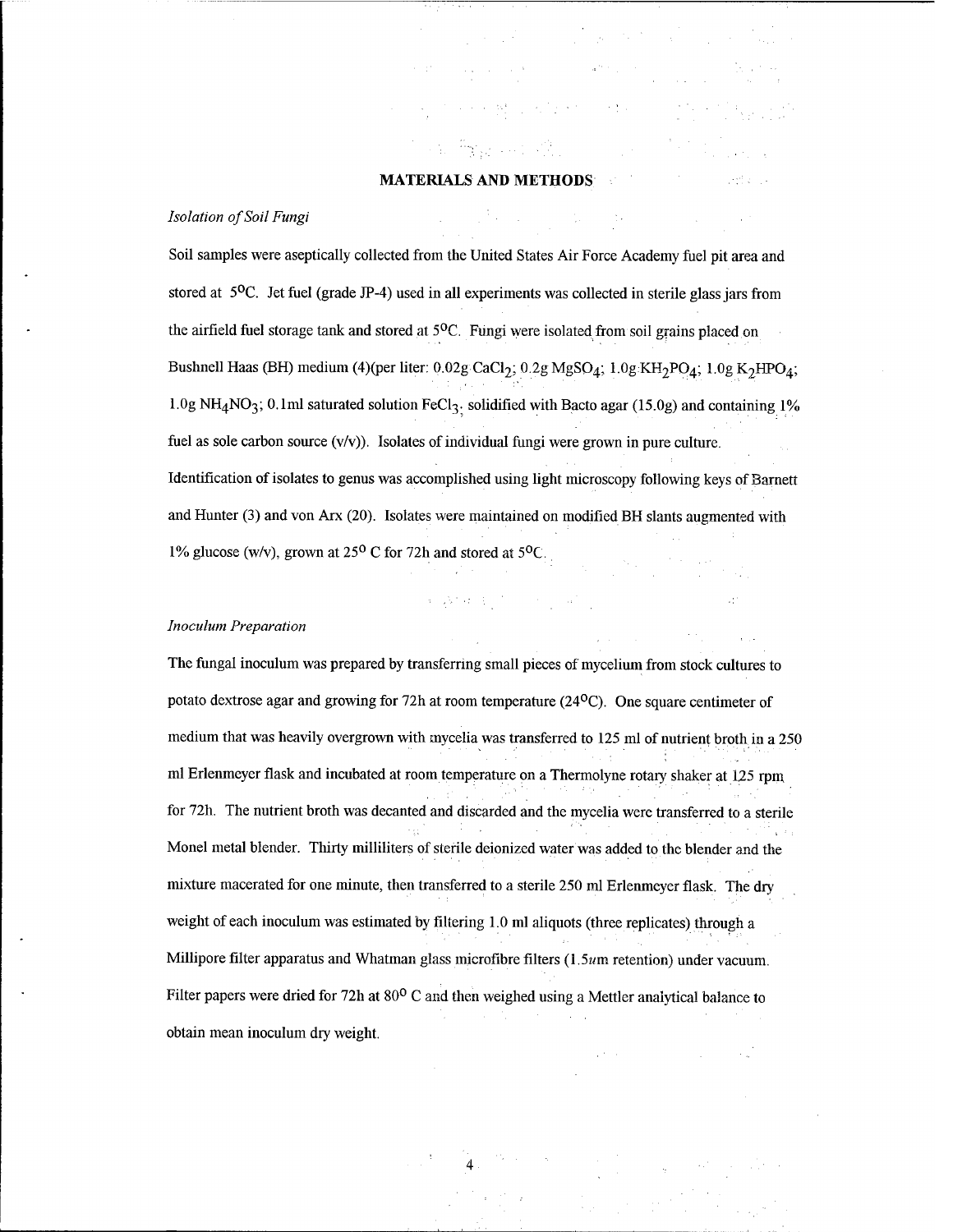*Growth ofFungi with JP-4 and Dry WeightAnalysis* . Growth flasks were prepared by placing BH medium (with 1% glucose (w/v) if required) in 125 ml Erlenmeyer flasks and autoclaving at 121 psi for 20 minutes. Following sterilization, JP-4 fuel was added by cold-filter sterilization using a 20 ml plastic syringe and a Vanex 0.45am hydrophilic nylon membrane filter unit. Culture conditions were as follows(w/v): 1% glucose; 1% fuel; 1% fuel; 1% glucose; 2% fuel; 2% fuel, 1% glucose; *5%* fuel;. 5%fuel, 1% glucose in 50 ml BH medium (pH 6.7). One ml inoculum aliquots were aseptically transferred to experimental growth flasks. Inoculated flasks were prepared in triplicate for each of the seven culture conditions and placed on a Thermolyne rotary shaker and shaken at 125 rpm for 15 days.

발표 (1979-1989) - 1980-1980<br>기타

At the conclusion of the incubation period, fungi were harvested by filtering the contents of each flask using a Millipore filter apparatus as described for inoculum preparation. Each flask was rinsed with 10 ml deionized water to remove any residual mycelia from the flask and then filtered. Filter papers were dried and weighed as described for dry weight inoculum preparation.  $B_{\rm T}^{\rm eff} \rightarrow \gamma \gamma \gamma$ 

# *Extraction ofJP-4 Hydrocarbons* : , ■■*-.. '*

Experimental and control flasks were prepared and incubated as described above with, the following exceptions. All experiments were performed using only the *Penicillium* isolate. All glassware used was acid washed (1% HC1), rinsed in deionized water and dried prior to use. Culture conditions were as follows: 1% glucose; 2% fuel; 2% fuel, 1% glucose; 3% fuel; 3% fuel, 1% glucose. Control flasks contained identical culture media but were not inoculated.

Flasks were prepared and inoculated as described above, then harvested at 7 or **14d** using the following procedure. To maximize detection of fuel hydrocarbons, the culture medium from the three replicate flasks for each growth condition was combined by filtering through a Millipore filter and the filtrate collected in a 1000 ml Erlenmeyer flask. Two milliliters of dichloromethane (HPLC-GC/MS

The complete products of

法国国家的利润 计标准 法保证的的复数形式

经加工的 化二氯化物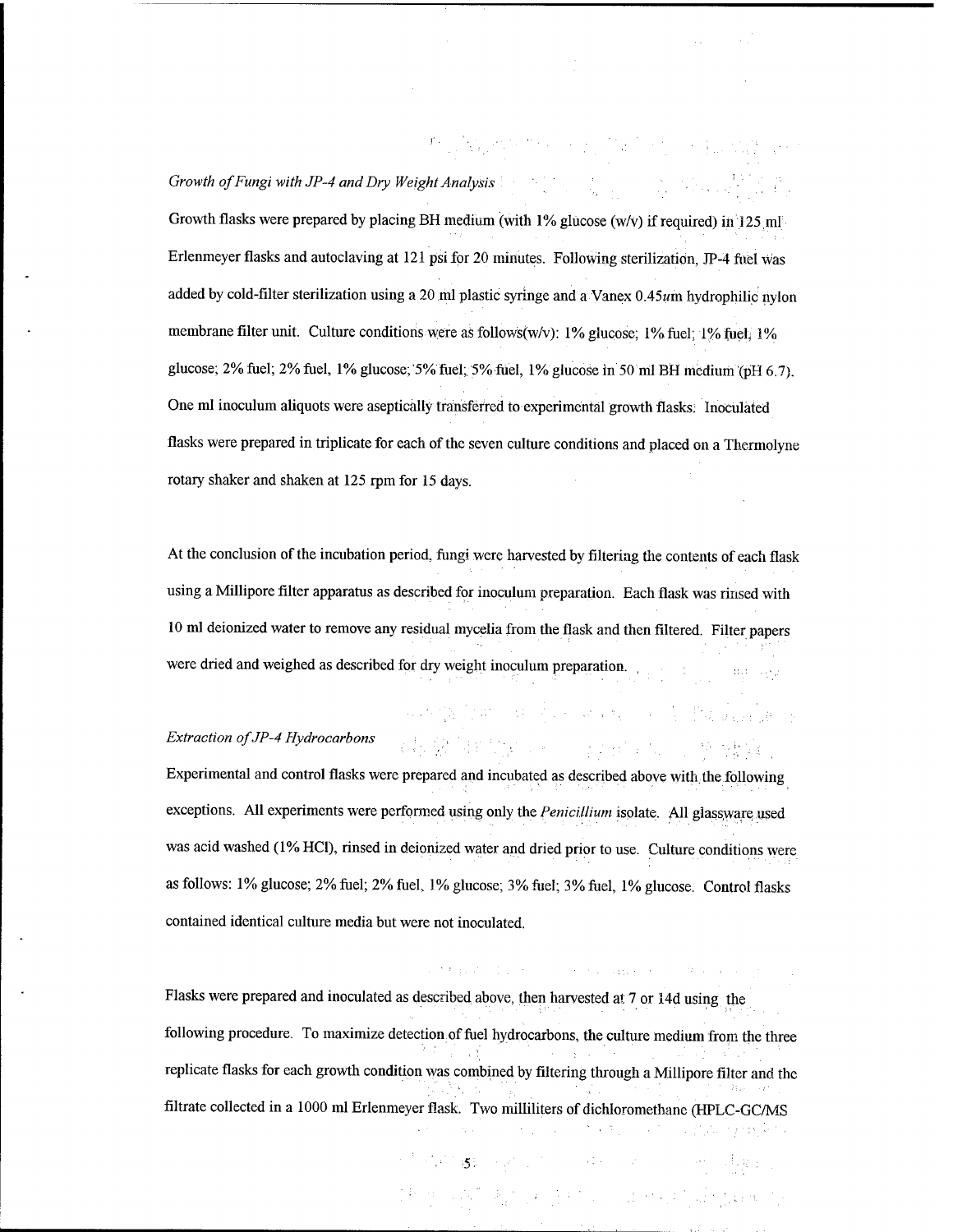grade) were added to each culture flask and the flask agitated to remove any remaining fuel. The residual dichloromethane and fuel mixture was also filtered and the filtrate collected.'. A final wash of the Millipore glassware and mycelia was performed by rinsing with 2 ml'of dichloromethane. The filtrate was poured into a 250 ml glass separatory funnel followed by a final addition of 2 ml dichloromethane and shaken for approximately 5 minutes. After separation, both the non-polar and polar phases were collected in small glass vials for gas chromatography/mass spectroscopy and glucose assay, respectively. and the company of the state of the control of the control of the control of

医物质型 的复数网络大学的原因最高的

#### *Analysis ofJP-4 Hydrocarbons*

The non-polar samples were analyzed on a Hewlett Packard GC/MS (model 5985B) with a 30m glass capillary column (DB-1, J&W Scientific, Inc.) using helium as the carrier gas at a flow rate of 3 ml  $min^{-1}$ . Samples (0.1*ul*) were injected at a port temperature of 250<sup>o</sup>C and constant column temperature of 50<sup>o</sup>C for 10 minutes followed by an increase to 250<sup>o</sup>C at a rate of 2<sup>o</sup>C min<sup>-1</sup>. The polar phase was tested for the presence of glucose using Boehringer Mannheim diagnostic strips.

Graj.

# 脉脉冲(https://www.p4co.kb/pd  $\mathcal{L}_{\text{max}}$  ;  $\mathbf{RESULTS}$  ,  $\mathcal{L}_{\text{max}}$  ,  $\mathcal{L}_{\text{max}}$  ,  $\mathcal{L}_{\text{max}}$  ,  $\mathcal{L}_{\text{max}}$  ,  $\mathcal{L}_{\text{max}}$

Compared to other isolates, *Penicillium* sp. produced the most biomass when jet fuel was the sole carbon source or when supplemented with glucose (Table 1). Although there is no significant difference between mean dry weights of *Penicillium* grown in different concentrations of jet fuel (1, 2, or 5%) with 1% glucose, the dry weights obtained in these cultures are significantly greater than the mean biomass produced when this isolate is grown in 1% glucose alone  $(p < 0.05$ , two-way ANOVA test (18)). *Fusarium* (isolate 3J) also showed significantly greater growth in fuel and glucose mixtures than obtained in 1% glucose alone. However, it can be seen that growth ofthis isolate is inhibited in the treatment containing 5% fuel, 1% glucose with respect to other fuel treatments (1%  $\&$ 2% fuel) with 1% glucose. Results shown for *Fusarium* (isolate 3L) and *Trichoderma* are similar; growth in 1% fuel, 1% glucose and 2% fuel, 1% glucose was significantly greater than 1% glucose alone. However, mean dry weight produced in 5% fuel, 1% glucose is not significantly different from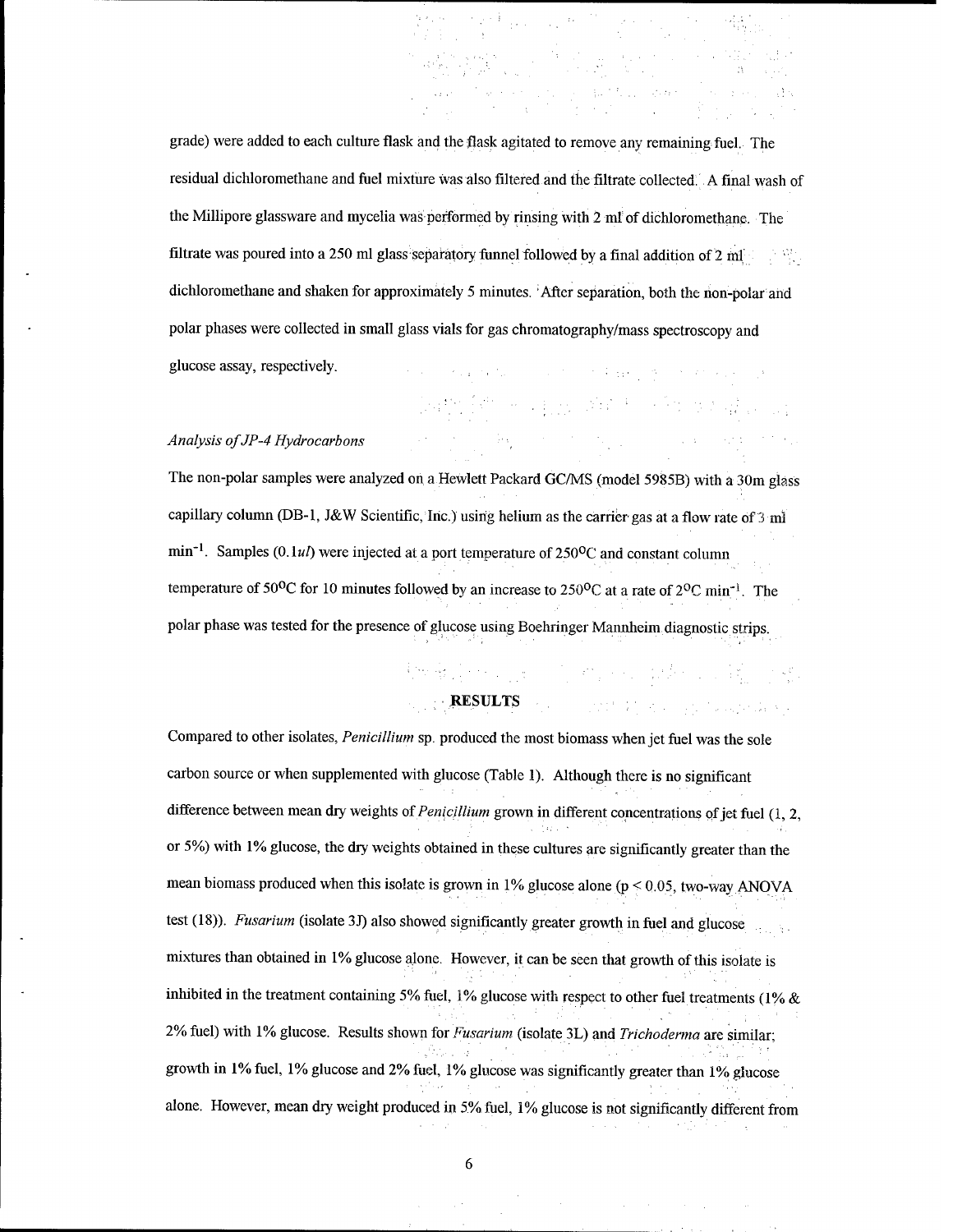1% glucose, again suggesting growth inhibition at higher fuel concentrations. Of particular interest is the fact that more biomass is produced in 1% fuel, 1% glucose (mean =  $141.9$  mg) and 2% fuel, 1% glucose (mean = 143.1 mg) than in 1% glucose alone (mean = 118.7 mg) for all four isolates ( $p <$ 0.05,  $df = 168$ ). The dry weights obtained for each isolate when grown in treatments containing only fuel were not significantly different from each other with one exception: *Penicillium* produced more biomass when grown in 1% and 2% fuel than when grown in 5% fuel indicating growth inhibition at the higher fuel concentration.

 $\epsilon \rightarrow \tilde{\epsilon}$  is typically and the set of the  $\epsilon$ 

Gas chromatograms of non-polar extracts from experimental (inoculated) and control (uninoculated) culture flasks containing 2% fuel and 2% fuel, 1% glucose harvested at 7 and 14d are shown (Figs. <sup>1</sup> and 2). Results obtained from cultures containing 3% fuel and 3% fuel, 1% glucose were similar to those shown and are not illustrated. A chromatogram of untreated JP-4 fuel is included (Fig. 1A) for comparison.

There were no significant losses of fuel hydrocarbons in control cultures harvested at 7d compared to uninoculated fuel (Fig. 1). Percent standard areas for predominant peaks (39 - 69 mins retention time (RT)) were calculated for all chromatograms and used in the following comparisons. Removal of fuel hydrocarbons can be seen in 7d cultures containing *Penicillium* but significantly greater quantities are lost in inoculated cultures with glucose added (Fig. 1D and Fig. 1E). No specific hydrocarbon components appear to be selectively degraded since the relative concentration of hydrocarbon components remains similar in all conditions. Analysis of non-polar fractions from treatments containing *Penicillium* grown in 1% glucose alone show no detectable release of hydrocarbons into the medium by the organism (data not shown) suggesting that any changes in hydrocarbon concentrations are due to the removal of hydrocarbons (by degradation or evaporation), not hydrocarbon production by the fungus.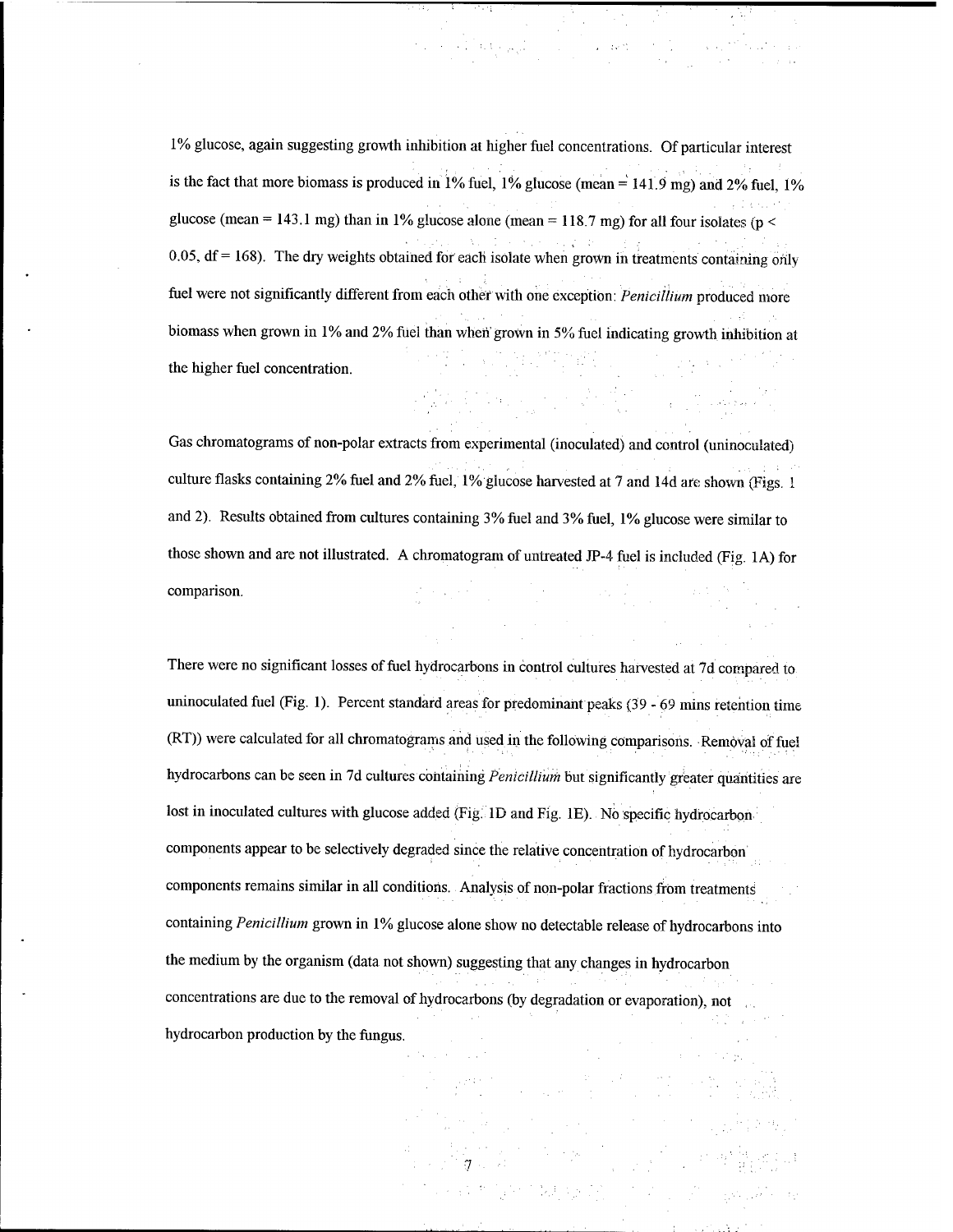Many of the lower boiling hydrocarbons  $(RT < 35$  mins) were volatilized in the control cultures harvested at 14d but the relative concentrations of residual hydrocarbons remained similar (Fig. 2). Most importantly, no hydrocarbons are detectable by GC/MS in the 2% (Figs. 2C and 2D)and 3% (data not shown) fuel cultures containing *Penicillium* whether glucose is present or not. In experiments harvested at 7 and 14d, glucose was detected in the aqueous phase using Boehringer Manheim diagnostic strips (data not shown). The greatest quantity of glucose metabolized was in cultures containing 1% glucose and *Penicillium;* all other inoculated and control treatments showed that most of the original glucose remained in the aqueous phase. This indicates the growth of *Penicillium* in treatments containing varying fuel concentrations and glucose is not limited by the quantity of glucose present. Further, it suggests preferential use of fuel hydrocarbons by the fungus.

#### DISCUSSION

The three genera of fungi isolated in this study have been previously reported to possess hydrocarbon degrading abilities (6, 11, 14). Hydrocarbon-degrading strains of*Penicillium* spp. have been found to be abundant in oil contaminated soils (6, 11, 14). *Fusarium* and *Trichoderma* spp. have also been isolated in similar areas but less frequently (11). The growth results reported here (Table 1) for cultures containing 1, 2, and 5% jet fuel are similar to those values reported previously (19) for filamentous fungi grown in Nos. 2 and 4 fuel oils. However, in this study, significantly greater growth was obtained when glucose was added to the culture medium.

The addition of jet fuel to soils has been found to stimulate fungal growth (16). Bioremediation treatment (tilling, liming and fertilization) has also been shown to enhance the growth of fungi (16) and accelerate the loss of jet fuel from soils  $(17, 21)$ . This study shows the growth of fungi is also stimulated by the addition of glucose in media containing jet fuel (Table 1). All fungi tested produced more biomass in cultures containing 1% fuel, 1% glucose and 2% fuel, 1% glucose than 1% glucose alone although growth inhibition occurs at higher fuel concentrations in some strains. This suggests that the growth of fungi in hydrocarbon contaminated soils may be limited by the absence of glucose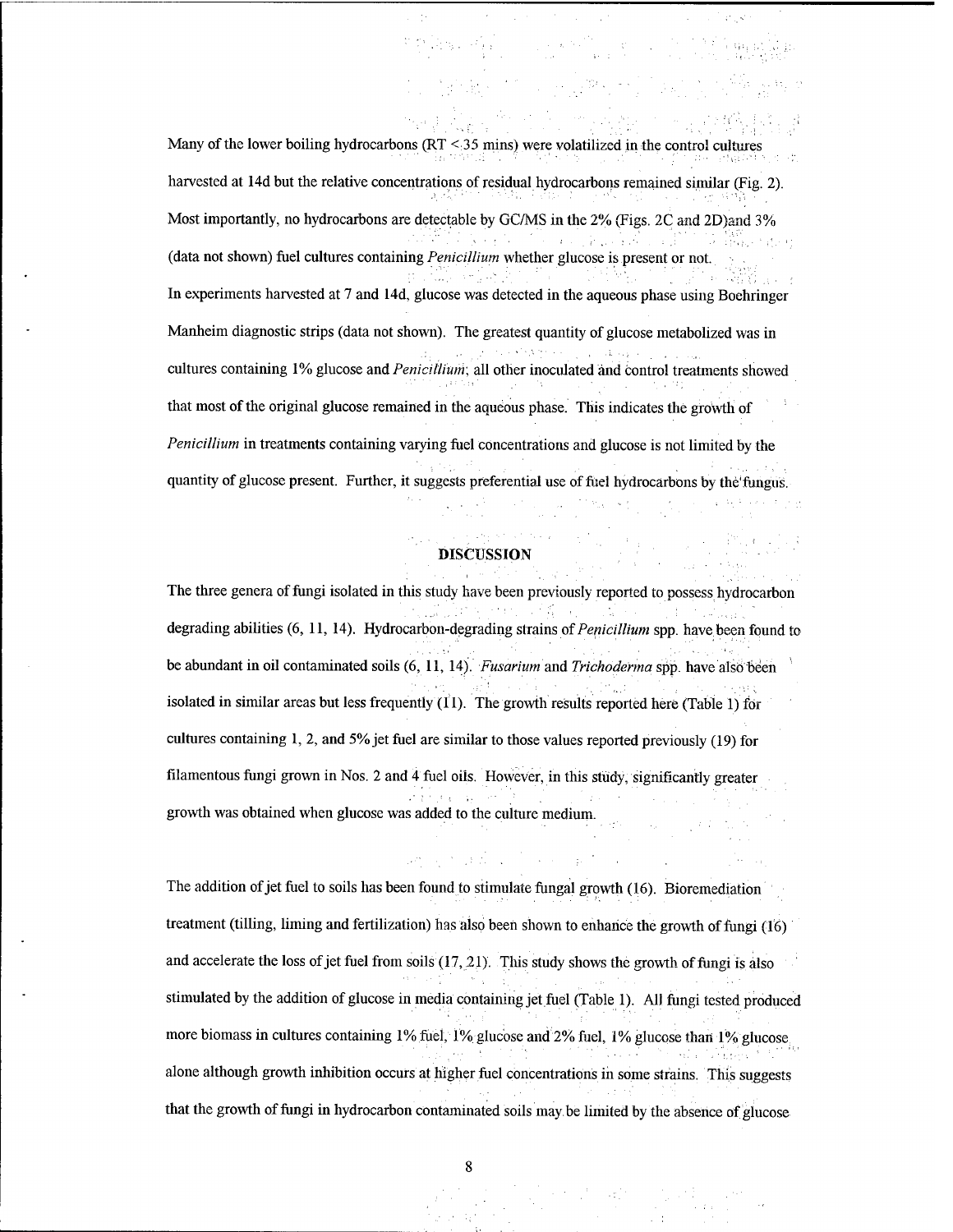(or other easily metabolized carbon sources) and that supplemental glucose should be considered in conjunction with other bioremediation treatments such as pH control, aeration, and fertilization. Dean-Ross (7) and Dean-Ross *et ah,* (8) found that evaporation was primarily responsible for removing the low molecular weight hydrocarbons of jet fuel from soils within 5 days. Higher molecular weight components were shown to be less volatile and more likely to be removed by biodegradation (7). Similar evaporative loss of lower boiling hydrocarbons is reported here, but it can be seen that it occurs later, between 7 and 14d (Figs. <sup>1</sup> and 2). Biodegradation contributes significantly to the removal of the remaining high boiling hydrocarbons  $(RT > 35$  mins) as the quantity of these components is greatly reduced in 7d and no detectable hydrocarbons are present at 14d (Figs. <sup>1</sup> and 2). Uninoculated controls show persistence ofthese same high boiling components (Fig. 2).

The isolate of *PeniciIlium* has been shown to be capable ofremoving all JP-4 hydrocarbons in the culture conditions described (Fig. 2C and 2D). This result differs from that reported previously (1) which described biodegradation of JP-4 by an *in situ* microbial community to be compound specific. In cultures containing fuel supplemented with 1% glucose, *PeniciIlium* degrades a significantly greater quantity of hydrocarbons in 7d compared to cultures that contain only fuel. This shows that glucose increased the rate of hydrocarbon metabolism (Fig. 1). After 14d, non-polar extracts contain no detectable hydrocarbons regardless of the presence of glucose in the medium. We have considered the fact that much more biomass is produced by the fungus when grown in fuel supplemented with glucose than fuel alone (Table 1) but in either condition, complete degradation of hydrocarbons occurs (Figs. 2C and 2D). We suggest the addition of glucose may be useful in increasing fungal growth and the rate of hydrocarbon degradation in fuel contaminated soils. In addition, growth studies using radiocarbon labeled jet fuel may elucidate the metabolic fate of such intrusive

hydrocarbons in filamentous fungi.

## ACKNOWLEDGMENTS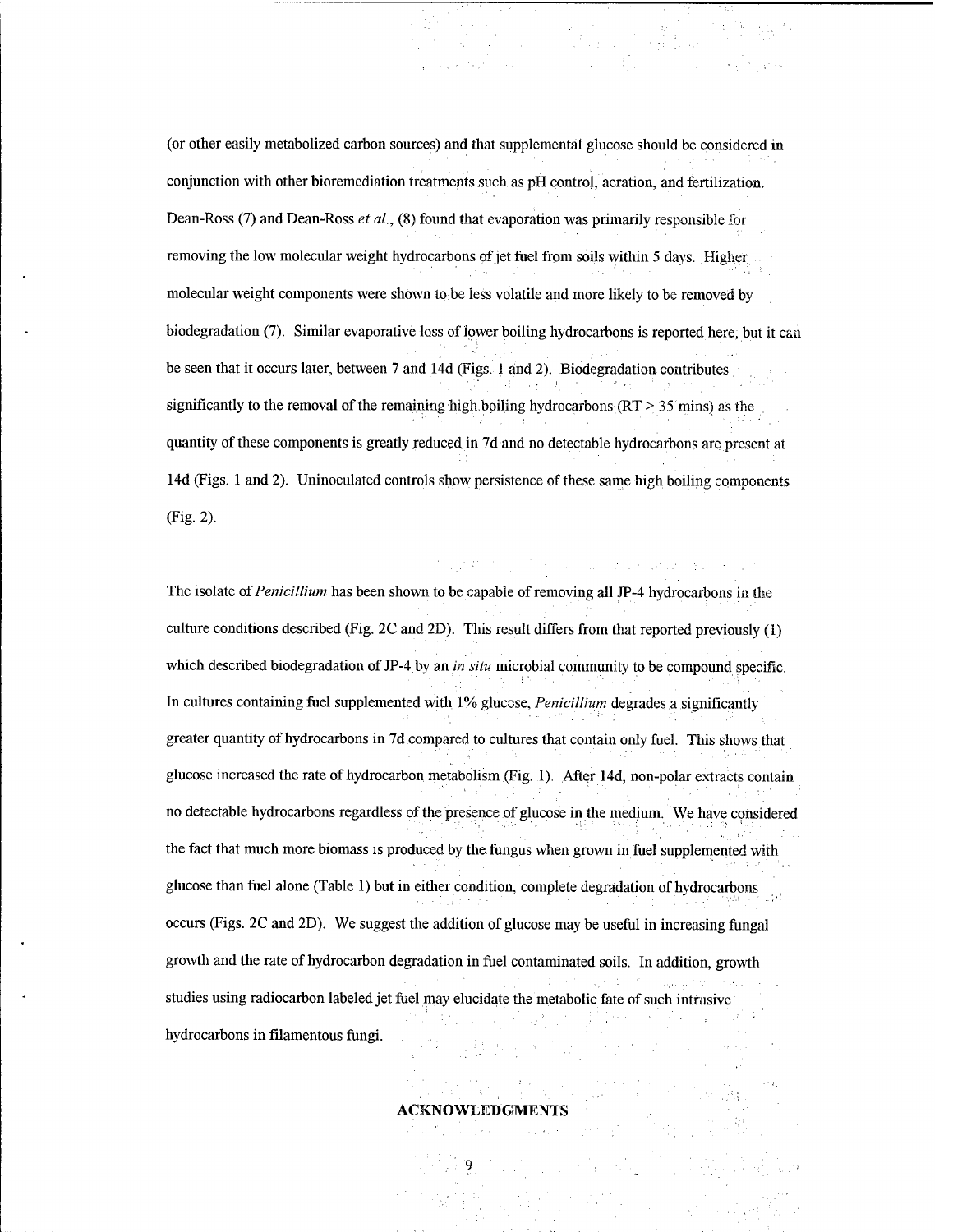We wish to thank Lt Col James S. Kent and John A. Gibson for their help in the statistical analyses of growth data as well as Lt Col Henry Tillinghast.arid Major Mike Fatone for their helpful reviews of the manuscript. This study was supported by Frank J. Seiler Research Laboratory funds arid the Department of Biology, United States Air Force Academy, CO.

#### **REFERENCES**

1. **Aelion, C. M. and P. M. Bradley.** 1991. Aerobic biodegradation potential of subsurface. microorganisms from a jet fuel-contaminated aquifer. Appl. Environ. Microbiol. 57:57-63.

2. **Atlas, R M.** (Ed.) 1984. Petroleum Microbiology. Macmillan, New York.

3. **Barnett, H. L. and B. B. Hunter.** 1972. Illustrated genera of imperfect fungi, 3rd ed. Burgess Publishing Co., Minneapolis. and a strip product of the

4. **Bushnell, L. D., and H. F. Haas.** 1941. The utilization of certain hydrocarbons by microorganisms. J. Bacteriol. 41:653-673. in a Andra A

5. **Casarini, D. C. P., R M. de Macedo, R C. de A. Cunha, and J. CO. Mauger.** 1988! The development of assessment techniques to evaluate the biodegradation of oily sludge in a landfarming system. Wat. Sei. Tech. 20:231-236.

6. **Davies, J.** S., **and D. W.** S. **Westlake.** 1979. Crude oil utilization by fungi. Can. J. Microbiol. 25:146-156.

7. **Dean-Ross,** D. 1993. Fate ofjet fuel JP-4 in soil. Bull Environ. Contam. Toxicol. 51:596-599.

8. **Dean-Ross, D., H. Mayfield, and J. Spain.** 1992. Environmental fate and effects of jet fuel JP-8. Chemosphere. 24:219-228.

9. **Ellis, B., M. T. Balba, and P. Theile.** 1990 Bioremediation of oil contaminated land. Environ. Technol. 11:443-455.

10. **Hinchee, R E., M. Arthur.** 1991. Bench scale studies ofthe soil aeration process for bioremediation of petroleum hydrocarbons. Appl. Biochem. and Biotech. 28/29:901-907. 11. **Llanos C, and A. Kjoller.** 1976. Changes in flora ofsoil fungi following oil waste application. Oikos. 27:377-382.

在地区的 医肌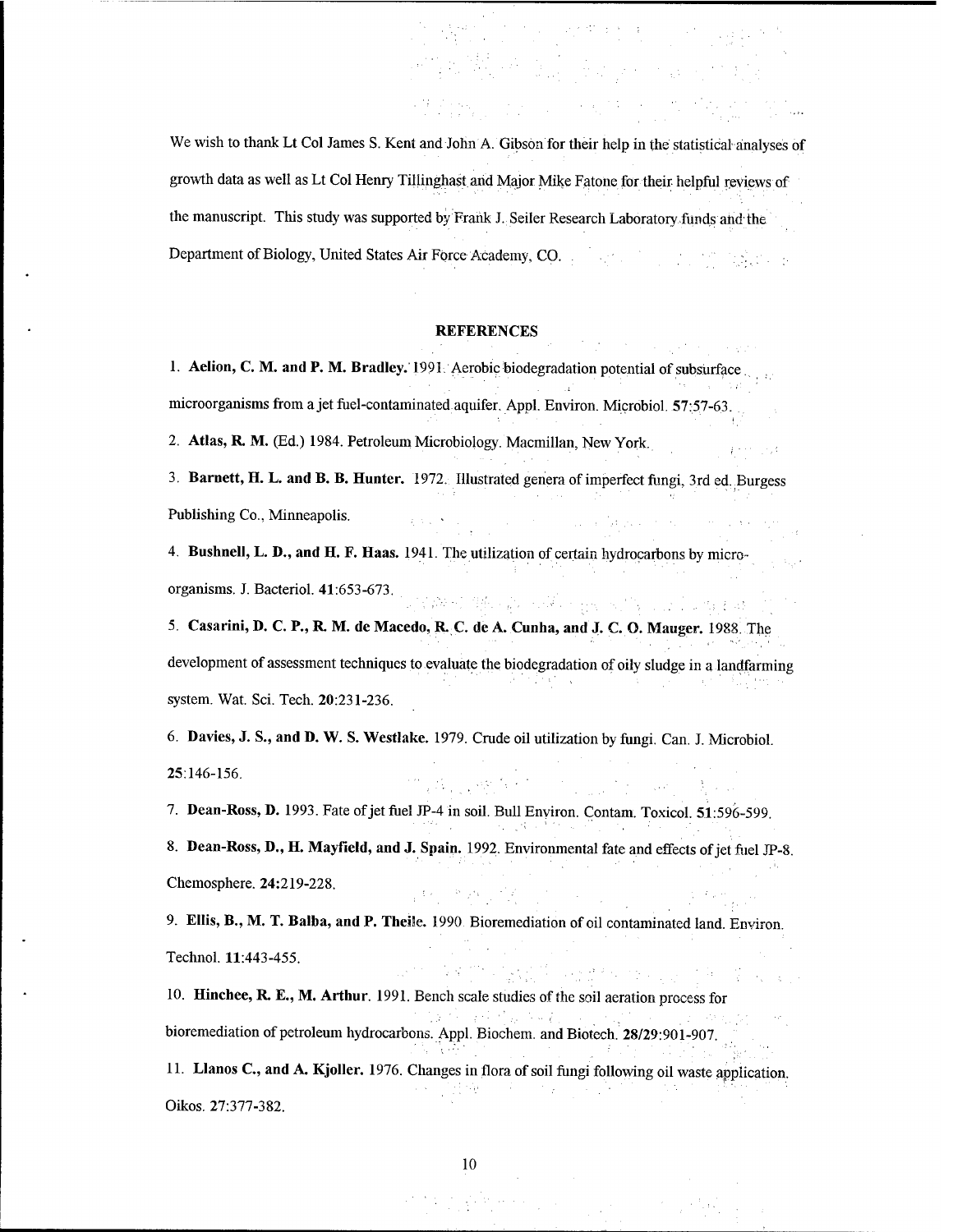12. Maliszewska-Kordybach, B. 1993. The effect of temperature on the rate of disappearance of polycyclic aromatic hydrocarbons from soils. Environ. Pollut. 79:15-20.

 $\left\{ \begin{array}{ll} \mathbb{P}_{\mathcal{A}}\left(\mathbb{R}^{n}\right)\geq\mathbb{P}_{\mathcal{A}}\left(\mathbb{R}^{n}\right)\geq\mathbb{P}_{\mathcal{A}}\left(\mathbb{R}^{n}\right)\geq\mathbb{P}_{\mathcal{A}}\left(\mathbb{R}^{n}\right)\right\} \end{array} \right.$ 

n ng Kapina ( Cong).<br>Canada

13. **Morgan, P.,** S. **T. Lewis, and R. J.** Watkinson. 1993. Biodegradation of benzene, toluene, ethylbenzene and xylenes in gas-condensate-contaminated ground water. Environ. Pollüt. 82:181- **190.**  $\qquad \qquad \frac{1}{2}$ 

14. **Oudot, J., J. Dupont, S. Haloui,** and M, **F. Roquebert.** 1993. Biodegradation potential of hydrocarbon-assimilating tropical fungi. Soil Biol. Biochem. 25:1167-1173.

15. **Oudot, J., P. Fusey, D. E. Abdellouahid, S. Halöui, and M.** F. Roquebert; 1987. Gapacites degradatives de bacteries et de champignons isoles d'un sol cöntamine par un fuel. Can. Joum. Microbiol. 3:232-243. i ku shi ku kutoko

16. Song, H., and R. Bartha. 1990. Effects of jet fuel spills on the microbial community of soil. Appl. Environ. Microbiol. 56:646-651.

17. **Song, EL, X. Wang, and R. Bartha.** 1990. Bioremediation potential ofterrestrial fuel spills. Appl. Environ. Microbiol. 56:652-656. はつけな しょうこうしゅうど

18. **Snedecor, G. W. and W. G. Cochran,** 1989, Statistical methods, 8th ed. Iowa State University Press., Ames.

19. **Snellman, E. A., R. P. Collins, and J.** C. **Cooke.** 1988. Utilization offuel oils by fungi isolated from oceanic tar balls. Letters in Applied Microbiology. 6:105-107.

20. **von Arx, J. A.** 1981. The genera of fungi sporulating in pure culture, 3rd, ed. Lubrecht & Cramer., New York.  $\mathcal{L}^{\mathcal{A}}(\mathcal{A},\mathcal{B},\mathcal{B},\mathcal{B},\mathcal{B},\mathcal{B})$ de constanto.

21. **Wang, X., and R. Bartha.** 1990. Effects of bioremediation on residues, activity and toxicity in soil contaminated by fuel spills. Soil Biol. Biochem. 22:501-505.

> $\frac{1}{2} \frac{1}{2} \frac{1}{2} \frac{1}{2} \frac{1}{2} \frac{1}{2} \frac{1}{2} \frac{1}{2} \frac{1}{2} \frac{1}{2} \frac{1}{2} \frac{1}{2} \frac{1}{2} \frac{1}{2} \frac{1}{2} \frac{1}{2} \frac{1}{2} \frac{1}{2} \frac{1}{2} \frac{1}{2} \frac{1}{2} \frac{1}{2} \frac{1}{2} \frac{1}{2} \frac{1}{2} \frac{1}{2} \frac{1}{2} \frac{1}{2} \frac{1}{2} \frac{1}{2} \frac{1}{2} \frac{$  $\label{eq:3.1} -\partial_{\overline{\partial}}\overline{\partial}_{\overline{\partial}}\partial\overline{\partial}_{\overline{\partial}}\partial_{\overline{\partial}}\overline{\partial}_{\overline{\partial}}\partial_{\overline{\partial}}\partial_{\overline{\partial}}\partial_{\overline{\partial}}\partial_{\overline{\partial}}\partial_{\overline{\partial}}\partial_{\overline{\partial}}\partial_{\overline{\partial}}\partial_{\overline{\partial}}\partial_{\overline{\partial}}\partial_{\overline{\partial}}\partial_{\overline{\partial}}\partial_{\overline{\partial}}\partial_{\overline{\partial}}\partial_{\overline{\partial}}\partial_{\overline{\partial}}\partial_{\overline{\partial}}\partial_{\overline{\partial}}\$  $11.11$   $\text{11}$   $\text{11}$   $\text{11}$   $\text{11}$   $\text{11}$   $\text{11}$   $\text{11}$   $\text{11}$   $\text{11}$   $\text{11}$   $\text{11}$   $\text{11}$   $\text{11}$   $\text{11}$   $\text{11}$   $\text{11}$   $\text{11}$   $\text{11}$   $\text{11}$   $\text{11}$   $\text{11}$   $\text{11}$   $\text{11}$   $\text{11$ Alganisation of the Company of the Company of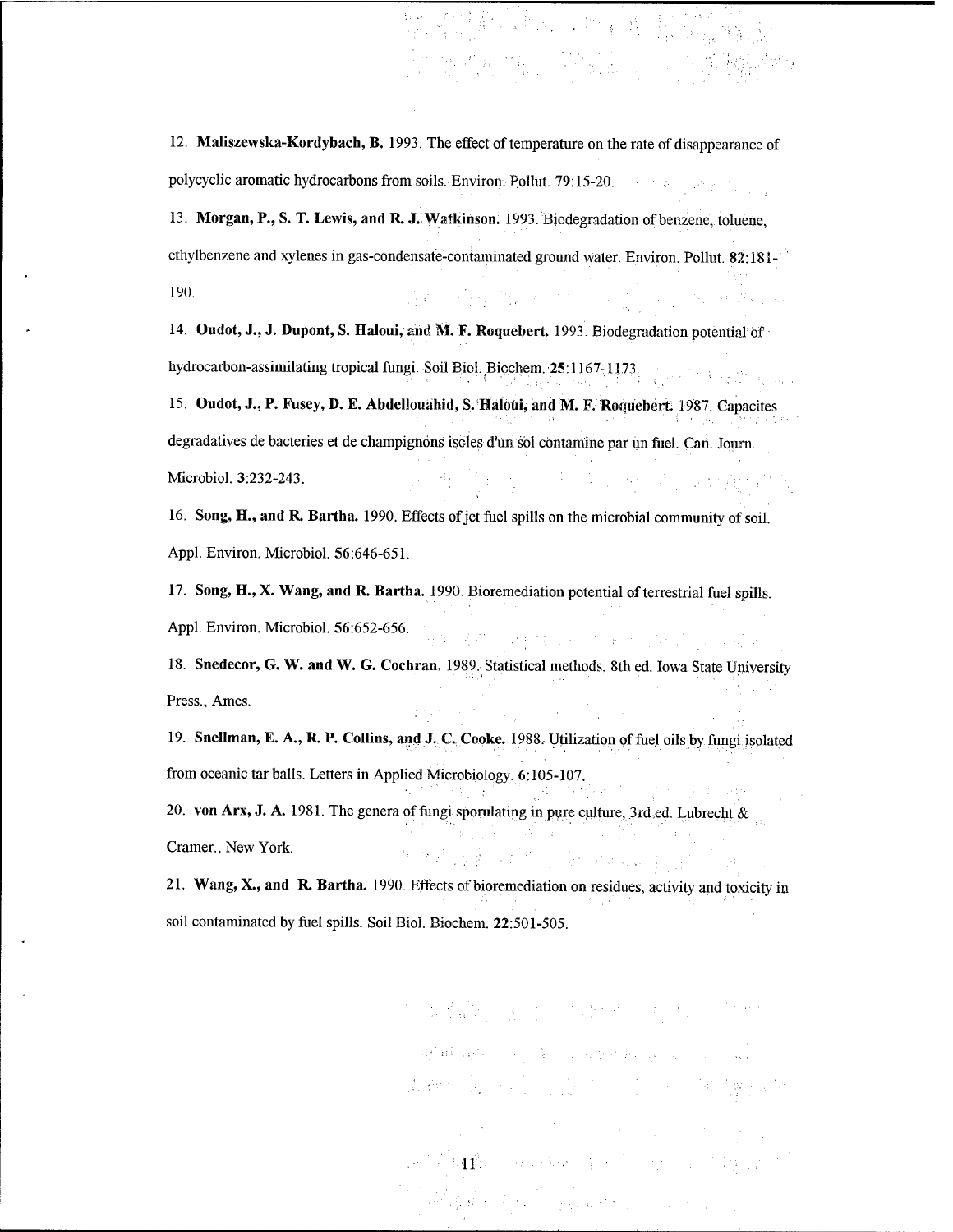and the state of the second state of the state of the which is the second control of the second control  $\mathcal{L}_\mathbf{X}$  and  $\mathcal{L}_\mathbf{X}$ and the state of the second and the second second second  $\frac{1}{2}\left(\frac{2\pi}{\lambda}\right)^2\left(\frac{2\lambda}{\lambda}\right)^2\left(\frac{2\lambda}{\lambda}\right)^2\left(\frac{2\lambda}{\lambda}\right)^2\left(\frac{2\lambda}{\lambda}\right)^2\left(\frac{2\lambda}{\lambda}\right)^2\left(\frac{2\lambda}{\lambda}\right)^2\left(\frac{2\lambda}{\lambda}\right)^2\left(\frac{2\lambda}{\lambda}\right)^2\left(\frac{2\lambda}{\lambda}\right)^2\left(\frac{2\lambda}{\lambda}\right)^2\left(\frac{2\lambda}{\lambda}\right)^2\left(\frac{2\lambda}{\lambda}\right)^2\left(\frac{2\lambda}{\lambda}\right)^2\left(\frac$ **FIGURE LEGENDS** v ...., and the second of the second of the second of the second of the second of the second of the second of the second of the second of the second of the second of the second of the second of the second

FIG. 1. Untreated fuel (A) and non-polar extracts from inoculated flasks containing *Penicillium* or from uninoculated control flasks harvested at 7 days as analyzed by GC/MS. Culture conditions: (B) 2% fuel (uninoculated); (C) 2% fuel, 1% glucose (uninoculated); (D) 2% fuel (inoculated); (E) 2% fuel, 1% glucose (inoculated). **Note:** The GC column was replaced after run (C) with an identical column (DB-1, J & W Scientific) due to a septum bleed identified by mass spec analysis. All equipment parameters were identical (see text); retention times shift in subsequent runs but all predominant peaks were matched to previous runs by mass spec.

FIG. 2. Non-polar extracts from inoculated flasks or uninoculated control flasks harvested at 1.4 days as analyzed by GC/MS. Culture conditions: (A) 2% fuel (uninoculated); (B) 2% fuel, 1% glucose (uninoculated); (C) 2% fuel (inoculated); (D) 2% fuel, 1% glucose (inoculated).

 $\mathcal{L}(\mathcal{F})$  and  $\mathcal{L}(\mathcal{F})$  and  $\mathcal{L}(\mathcal{F})$  is the contribution

 $\label{eq:2.1} \sum_{i=1}^n \frac{1}{2} \exp\left( \frac{2\pi i}{\pi} \sum_{i=1}^n \frac{1}{2} \sum_{j=1}^n \frac{1}{2} \sum_{j=1}^n \frac{1}{2} \sum_{j=1}^n \frac{1}{2} \sum_{j=1}^n \frac{1}{2} \sum_{j=1}^n \frac{1}{2} \sum_{j=1}^n \frac{1}{2} \sum_{j=1}^n \frac{1}{2} \sum_{j=1}^n \frac{1}{2} \sum_{j=1}^n \frac{1}{2} \sum_{j=1}^n \frac{1}{2} \sum_{$  $\mathcal{P}^{\mathcal{P}}_{\mathcal{P}^{\mathcal{P}}_{\mathcal{P}^{\mathcal{P}}_{\mathcal{P}^{\mathcal{P}}_{\mathcal{P}^{\mathcal{P}}_{\mathcal{P}^{\mathcal{P}}_{\mathcal{P}^{\mathcal{P}}_{\mathcal{P}^{\mathcal{P}}_{\mathcal{P}^{\mathcal{P}}_{\mathcal{P}^{\mathcal{P}}_{\mathcal{P}^{\mathcal{P}}_{\mathcal{P}^{\mathcal{P}}_{\mathcal{P}^{\mathcal{P}}_{\mathcal{P}^{\mathcal{P}}_{\mathcal{P}^{\mathcal{P}}_{\mathcal{P}^{\mathcal$  $\label{eq:2.1} \mathcal{L}=\frac{1}{2}\sum_{\substack{d\in\mathcal{L}^{\infty} \\ d\neq d}}\frac{1}{\left(\sum_{\substack{d\in\mathcal{L}^{\infty} \\ d\neq d}}\frac{1}{\left(\sum_{\substack{d\in\mathcal{L}^{\infty} \\ d\neq d}}\frac{1}{\left(\sum_{\substack{d\in\mathcal{L}^{\infty} \\ d\neq d}}\frac{1}{\left(\sum_{\substack{d\in\mathcal{L}^{\infty} \\ d\neq d}}\frac{1}{\left(\sum_{\substack{d\in\mathcal{L}^{\infty} \\ d\$ 

that will be seen and analysis and a state of the

office the form and policies in the companion of

 $\label{eq:2} \frac{1}{2} \left( \frac{1}{2} \frac{1}{2} \frac{1}{2} \frac{1}{2} \left( \frac{1}{2} \right) \left( \frac{1}{2} \right) \left( \frac{1}{2} \right) \left( \frac{1}{2} \right) \left( \frac{1}{2} \right) \left( \frac{1}{2} \right) \left( \frac{1}{2} \right) \left( \frac{1}{2} \right) \left( \frac{1}{2} \right) \left( \frac{1}{2} \right) \left( \frac{1}{2} \right) \left( \frac{1}{2} \right) \left( \frac{1}{2} \right) \left( \frac{$ where  $\tau_{\rm eff}$  . Note that we can consider the contribution of the field of the contribution of the contribution of the contribution of the contribution of the contribution of the contribution of the contribution of the 不是的复数 经不同的第三人称单数  $\label{eq:2.1} \mathcal{D}=\mathcal{F}(\mathcal{A}+\mathcal{A}+\mathcal{A}+\mathcal{A}+\mathcal{A}+\mathcal{A}+\mathcal{A}+\mathcal{A}+\mathcal{A}+\mathcal{A}+\mathcal{A}+\mathcal{A}+\mathcal{A}+\mathcal{A}+\mathcal{A}+\mathcal{A}+\mathcal{A}+\mathcal{A}+\mathcal{A}+\mathcal{A}+\mathcal{A}+\mathcal{A}+\mathcal{A}+\mathcal{A}+\mathcal{A}+\mathcal{A}+\mathcal{A}+\mathcal{A}+\mathcal{A}+\mathcal{A}+\mathcal{A}+\mathcal{A}+\mathcal{A}+\$ 2011 - Albert Alexander, Amerikaansk politikus (d. 1918)  $\frac{12}{12}$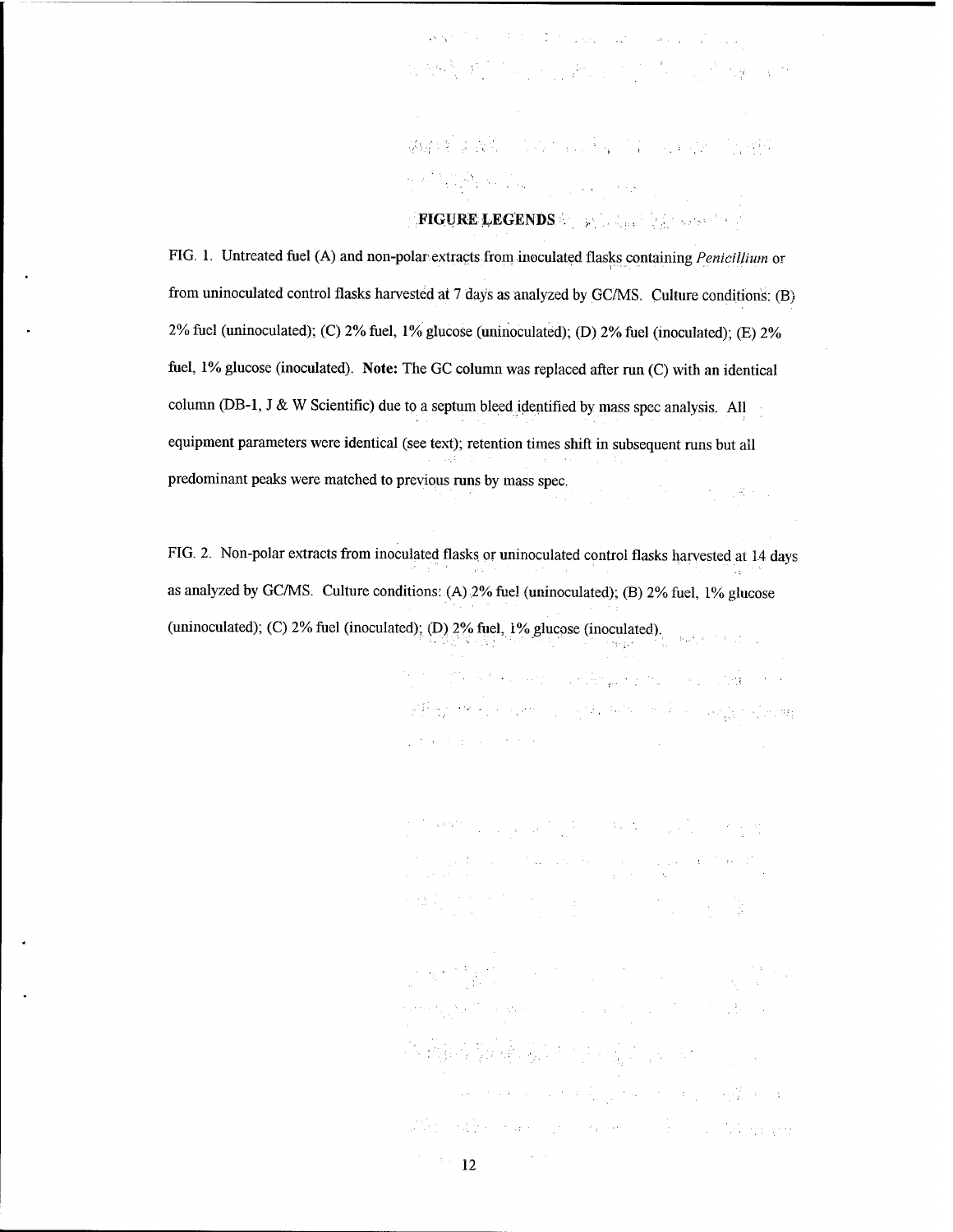| ï                                                                             |
|-------------------------------------------------------------------------------|
| こくちくじく こうこう                                                                   |
|                                                                               |
|                                                                               |
|                                                                               |
|                                                                               |
|                                                                               |
|                                                                               |
|                                                                               |
|                                                                               |
|                                                                               |
|                                                                               |
|                                                                               |
|                                                                               |
| ¢                                                                             |
|                                                                               |
|                                                                               |
|                                                                               |
|                                                                               |
|                                                                               |
|                                                                               |
|                                                                               |
|                                                                               |
|                                                                               |
|                                                                               |
|                                                                               |
|                                                                               |
|                                                                               |
|                                                                               |
|                                                                               |
|                                                                               |
|                                                                               |
|                                                                               |
|                                                                               |
|                                                                               |
|                                                                               |
|                                                                               |
|                                                                               |
|                                                                               |
|                                                                               |
|                                                                               |
|                                                                               |
|                                                                               |
|                                                                               |
|                                                                               |
|                                                                               |
| ١                                                                             |
|                                                                               |
|                                                                               |
|                                                                               |
|                                                                               |
| nes of fungi isolated from fuel contaminated soil grown in fuel and fuel/glu- |
|                                                                               |
|                                                                               |
|                                                                               |
|                                                                               |
| eight value:                                                                  |
|                                                                               |
| ׇ֚֓֡                                                                          |
| ļ<br>l                                                                        |
|                                                                               |
|                                                                               |
| ļ<br>Į                                                                        |
| l                                                                             |
| I                                                                             |
|                                                                               |

 $\ddot{\phantom{0}}$  $\ddot{\phantom{0}}$ 

 $\cdot$ l.

|                                 | 5% fuel                       | $11.5 \pm 7.9$                | $2.1 \pm 1.9$                 | $3.4 \pm 1.6$                    | $3.7 \pm 2.0$                    |
|---------------------------------|-------------------------------|-------------------------------|-------------------------------|----------------------------------|----------------------------------|
|                                 | $2%$ fuel                     | $3.7 \pm 1.5$                 | $8.8 \pm 6.6$                 | $3.0 \pm 2.2$                    | $12.0 \pm 4.4$                   |
|                                 | $1\%$ fuel                    | $11.0 \pm 9.3$                | $5.1 \pm 4.4$                 | $4.2 \pm 1.9$                    | $11.9 \pm 3.5$                   |
| Mean dry weight (mg)/flask ± SD | 1% glucose<br>5% fuel         | $92.0 \pm 18.7$               | $92.3 \pm 13.4$ <sup>*</sup>  | $160.5 \pm 37.8$                 | $194.6 \pm 18.8$ <sup>*</sup>    |
|                                 | 1% glucose<br>$2%$ fuel       | $108.8 \pm 13.7^*$            | $101.2 \pm 19.5$ <sup>*</sup> | $170.7 \pm 35.8$ <sup>*</sup>    | $191.7 \pm 9.8$ <sup>*</sup>     |
|                                 | 1% glucose<br>$1\%$ fuel      | $102.0 \pm 10.0^*$            | $106.2 \pm 23.7$ <sup>*</sup> | $171.7 \pm 29.3$ <sup>*</sup>    | $187.5 \pm 10.0^*$               |
|                                 | 1% glucose                    | $86.5 \pm 12.7$               | $83.3 \pm 25.8$               | ∞<br>$148.5 \pm 19.$             | $156.3 \pm 11.7$                 |
|                                 | Species isolate (No.)<br>(df) | Fusarium sp. (3L)<br>$(d=56)$ | Fusarium sp. (3J)<br>$(d=42)$ | Trichoderma sp. (21)<br>$(d=42)$ | Penicillium sp. (3K)<br>$(d=42)$ |

All treatments with glucose added are significantly different from treatments with fuel alone (two-way ANOVA test,  $p < 0.05$ )

 $\ddot{\phantom{0}}$ 

 $*$  Significantly different from 1% glucose (p < 0.05)

<sup>1</sup>degrees of freedom

t Significantly different from 1% fuel, 1% glucose (p < 0.05)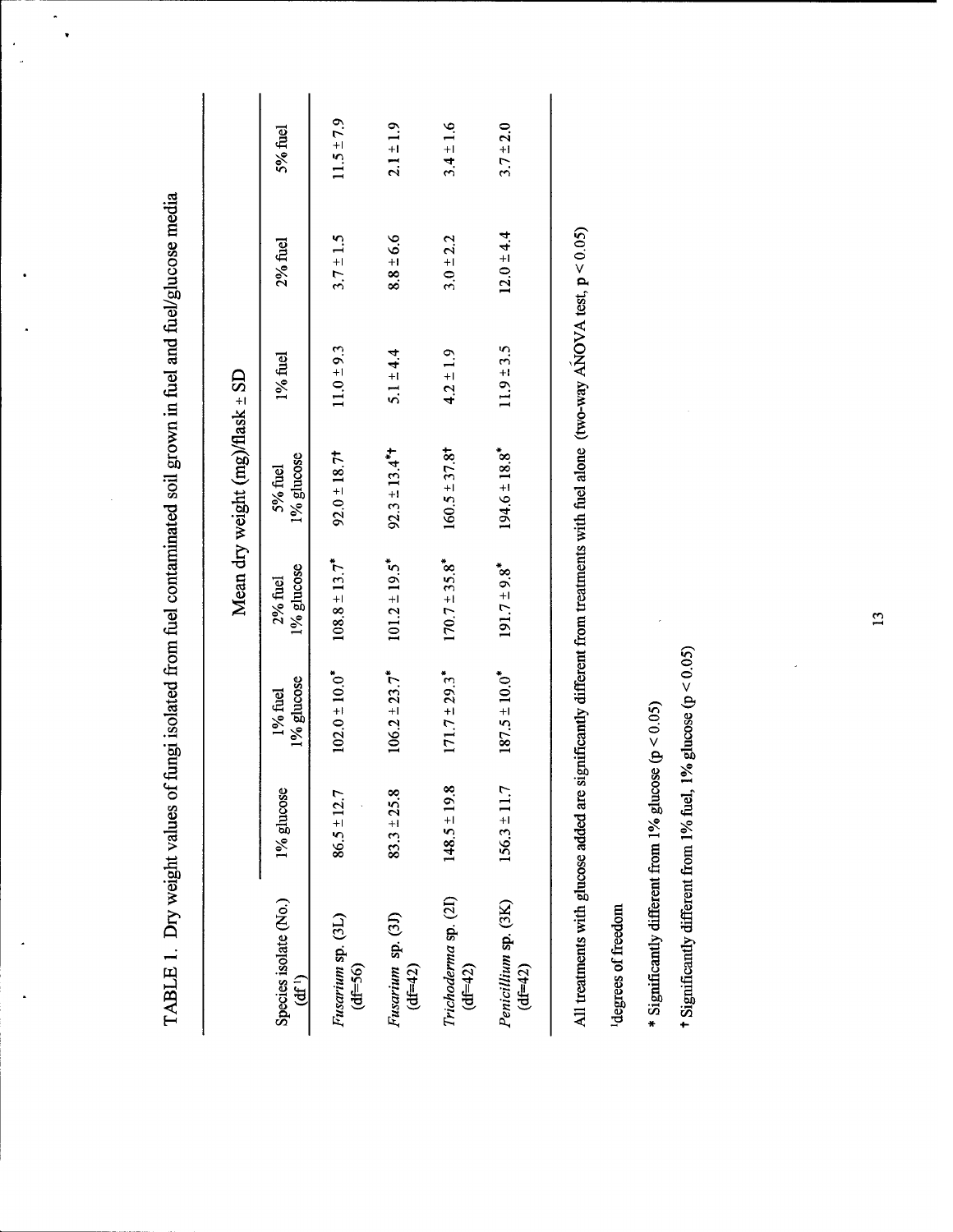

 $\lambda$